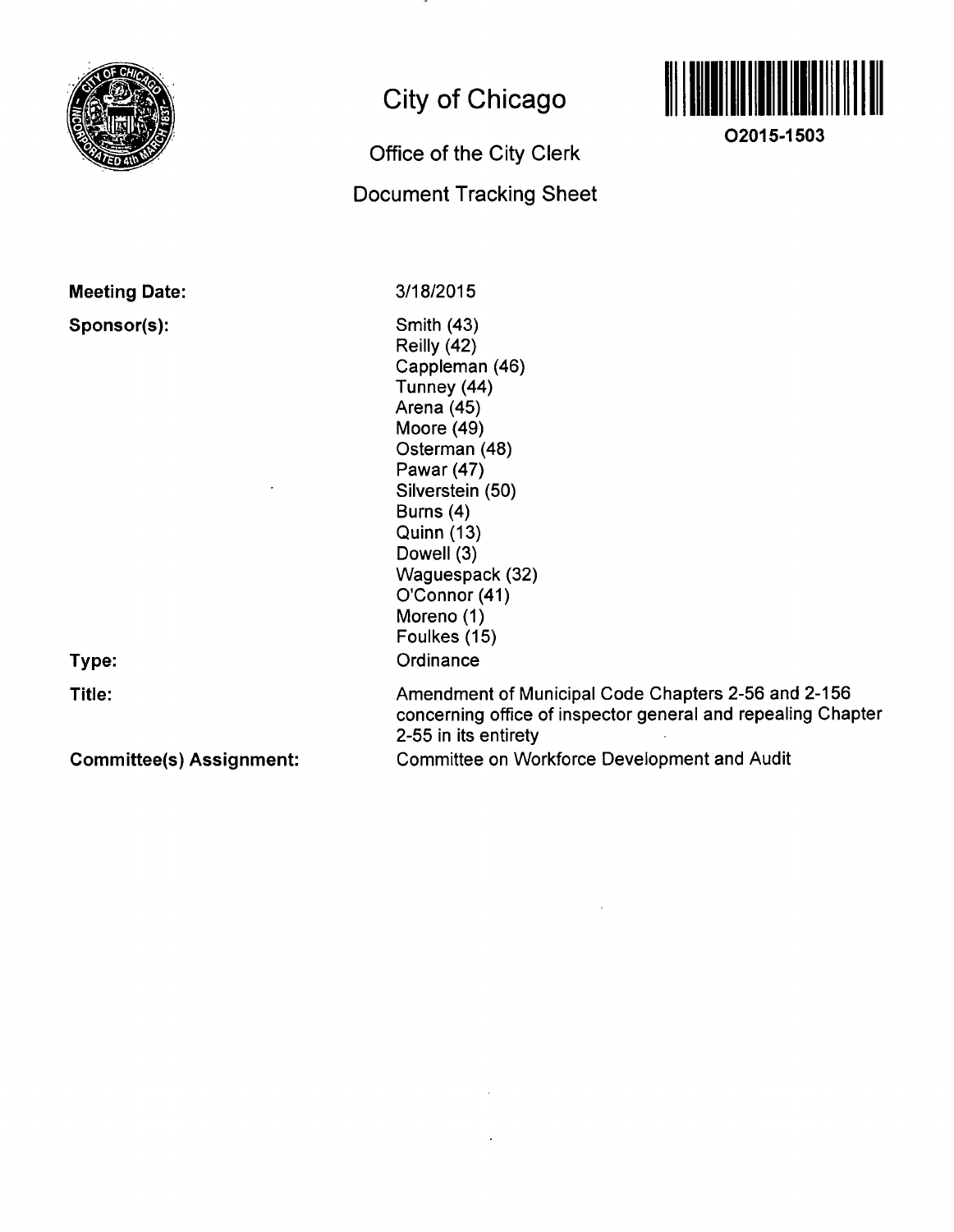Committee on Budget and Government Operations March 18,2015

City Council

## **SUBSTITUT E ORDINANC E**

#### **BE IT ORDAINED BY THE CITY COUNCIL OF THE CITY OF CHICAGO:**

SECTION 1. Chapter 2-56 of the Municipal Code of the City of Chicago is hereby amended by inserting the language underscored and deleting the language struck through, as follows:

#### **2-56-010 Establishment - Composition.**

There is hereby established an office of the municipal government to be known as the office of inspector general, which shall include an inspector general and such deputies, assistants and other employees as may be required to implement the powers and duties stated herein. The appropriations available to pay for the expenses of the office of inspector general during each fiscal year shall be not less than one hundred five one-thousandths of one percent (0.105%) of the annual appropriation of all funds contained in the annual appropriation ordinance, as adjusted. For purposes of this section, "as adjusted" means subtracting, before applying the percentage: (i) all funds for services to sister agencies pursuant to intergovernmental agreement as provided in section 2-56-030, and (ii) all funds appropriated for pension payments above those amounts set forth in the appropriation ordinance for fiscal year 2014 provided in the annual appropriation ordinance.

#### **2-56-20 Inspector general - Qualifications, appointment, and authority.**

(a) Qualiflcations for appointment.

1. In considering a candidate for the position of Inspector General, the appointing authoritv shall evaluate and consider any and all qualifications that are relevant to the position of Inspector General, including, but not limited to:

i. The candidate's integrity:

ii. The candidate's potential for strong leadership:

iii. The candidate's demonstrated experience and/or abilitv in accounting, auditing, finance, law, management analysis, public administration,

investigation, criminal justice administration, or other closely related fields;

iv. The candidate's demonstrated experience and/or ability in working with local,

state and federal law enforcement agencies and the judiciary; and

V. Any other qualifications deemed relevant by the appointing authority.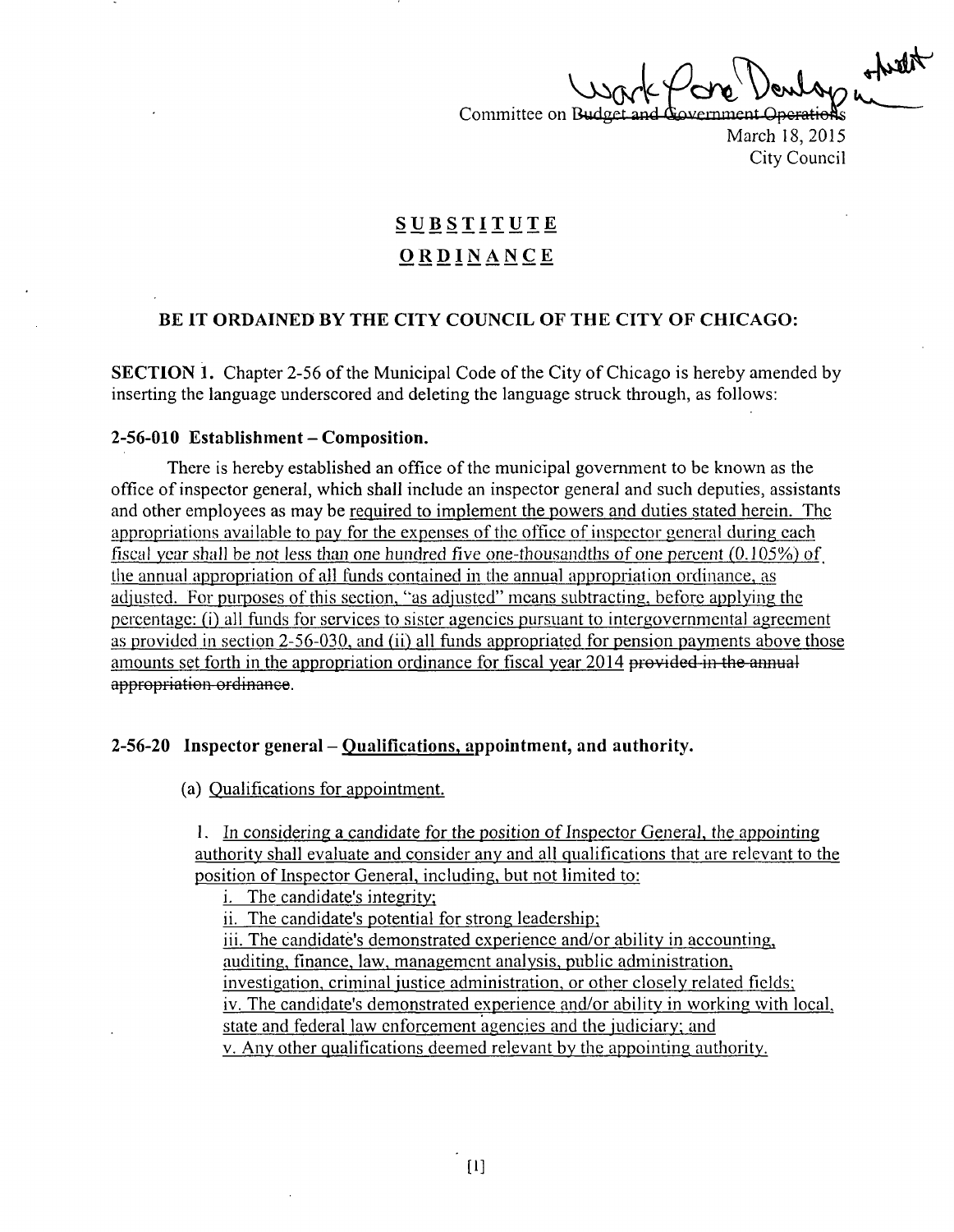- 2. The appointing authority's decision to appoint a particular candidate shall not under anv circumstances be based in any part upon the candidate's age, gender, race, sexual orientation, religious affiliation or political affiliation.
- 3. A qualified candidate for Inspector General shall be a person who:

i. Holds a bachelor's degree from an accredited institution of higher education; ii. Possesses demonstrated knowledge, skills, abilities and experience in conducting audits, investigations, inspections, and performance reviews: and iii. Has at least five years of experience in any one, or a combination, of the following fields:

As an Inspector General;

As a federal law enforcement officer;

As a federal or state court judge:

As a licensed attorney with experience in the areas of audit or investigation of fraud, mismanagement, waste, corruption, or abuse of power;

As a senior-level auditor or comptroller; or

As a supervisor in an Office of Inspector General or similar investigative agency.

4. A highly qualified candidate shall be a qualified candidate who: i. Has managed and completed complex investigations involving allegations of fraud, waste, abuse, illegal acts, theft, public corruption, deception or conspiracy: or

ii. Holds an advanced degree in law, accounting, public administration, or other relevant field.

- (b) Appointment and authority The mayor shall create a Blue Ribbon Panel of five members to diligently search out qualified candidates who have relevant education or work experience for the position of inspector general and make recommendations to the mayor. The Blue Ribbon Panel shall consist of members of the community who have exhibited the highest moral character and integrity, who have demonstrated a commitment to public service, including but not limited to, deans of colleges, retired judges, and directors of neighborhood, civic or community organizations. The inspector general shall be appointed by the mayor from individuals recommended by the Blue Ribbon Panel, subject to approval of the city council, and shall have responsibility for the operation and management of the office of inspector general. The inspector general shall be appointed for a term of four years, in accordance with the procedures set forth in this section, and shall have responsibility for the operation and management of the office of inspector general. which may be renewed at the discretion of the mayor, subject to approval of the city council.
- (c) Reappointment

The mayor may reappoint an incumbent inspector general term, subject to approval of the city council, without seeking a recommendation of the selection committee described in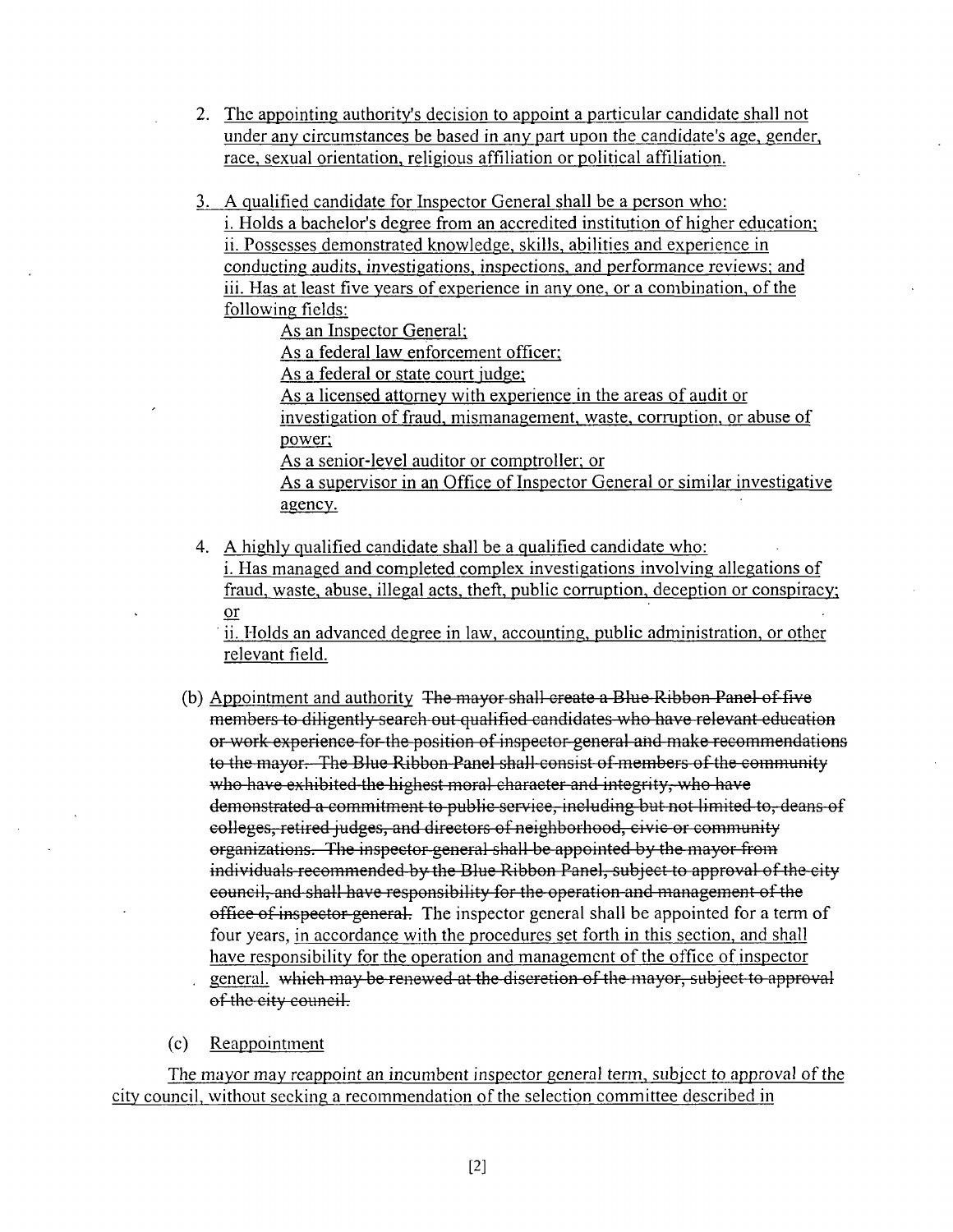subsection (c) of this section. Not less than 45 days prior to the end of the inspector general's term, the mayor shall notify the city council whether he will reappoint the then incumbent inspector general.

## (d) Selection Process

A selecfion committee consisting offive members, three of whom shall be selected by the mayor and two of whom shall be selected by the city council, shall be responsible for identifying potenfial candidates and proposing potenfial candidates to the mayor. The mayor's selection must be confirmed by the city council.

Within 15 days of an actual or expected vacancy in the position of inspector general because of death, resignation, removal, or the mayor's decision not to reappoint an incumbent inspector general, the selection committee shall identity of a nafional executive search firm (Search Firm) to perfonn executive search services and to create a pool of the 20 most qualified candidates for the posifion of Inspector General, produced by the search (the "Pool"). The Search Firm shall perform its services and submit the identities of the candidates which comprise the Pool, including resumes, qualifications, and statements detailing each member of the Pool's credentials for the appointment of Inspector General, to the Selection Committee.

The selection committee shall review the credentials of Pool members, and shall recommend one or more qualified persons to the mayor, by concurrence of at least four committee members. The mayor may appoint any person recommended by the committee, subiect to approval of the city council. If the mayor rejects all candidates recommended by the selection committee, the committee shall solicit and screen additional potential candidates in the same manner, repeating the process until the mayor appoints a recommended person, subiect to approval of the city council. The term of the inspector general shall commence upon on the city council's approval of the mayor's appointment, and shall extend for a period of four years.

## **2-56-025 Definitions.**

Whenever used in this chapter:

- (a) "City employee" shall include any individual employed or appointed by:
	- $(1)$  the city of Chicago; or

(2) any committee of the Chicago city council or bureau or other service agency of the city council: or

 $(3)$  any member of the city council,

Whether part-time or full-time, including an individual retained as an independent contractor.

- (b) "Ultimate jurisdictional authority" shall mean the following:
	- (1) for anv city officer (elected or appointed), city employee, contractor/vendor or lobbyist with respect to a violation of the Governmental Ethics Ordinance (chapter 2-156 of this Code), the city Board of Ethics;
	- (2) for all other matters affecting any city employee: the mayor and, as appropriate, the head of each affected department or agency;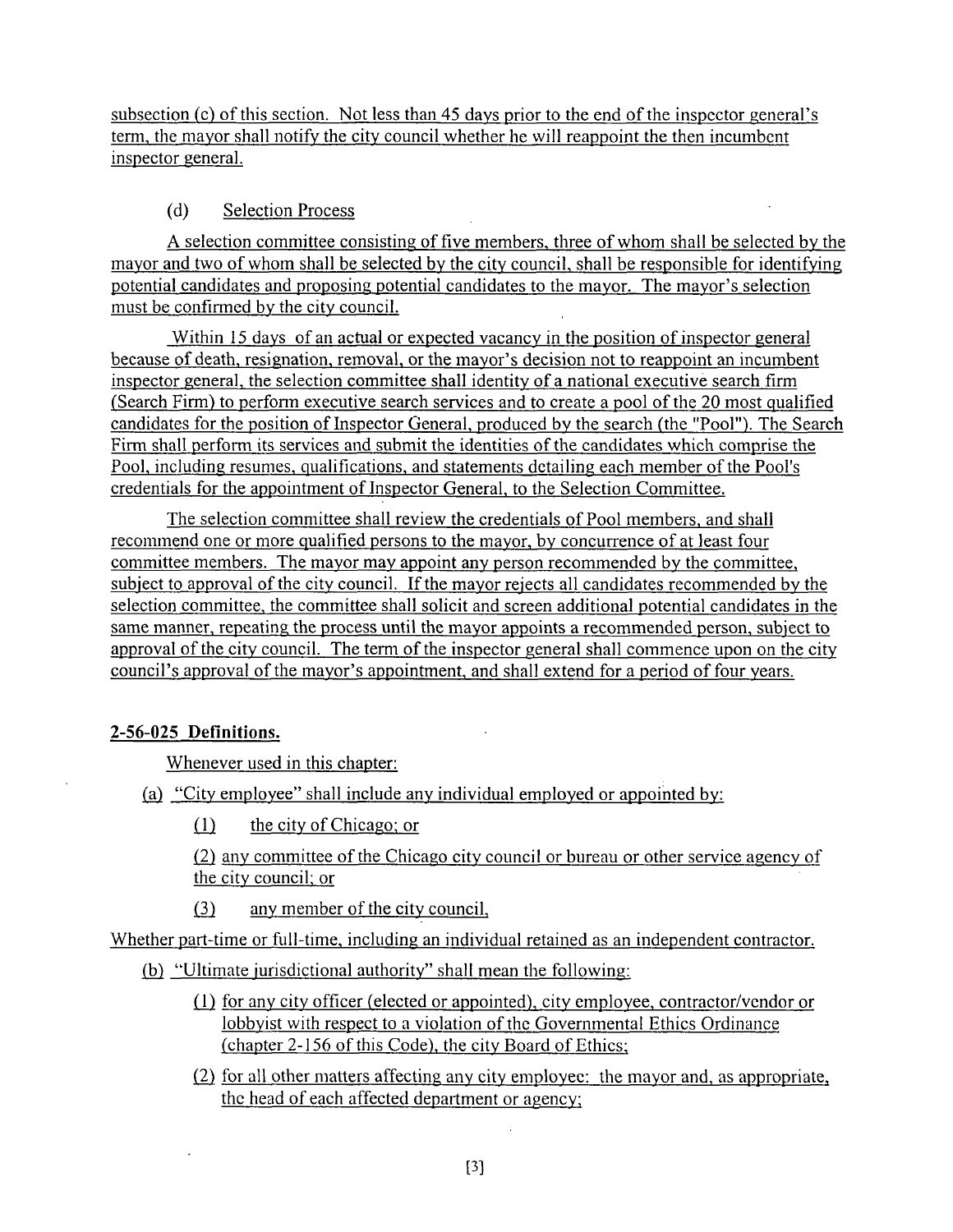- (3) for all other matters affecting a city contractor, vendor, or bidder seeking a city contract: the mayor and, as appropriate, the head of each affected department or agency;
- (4) for all other matters affecting a citv licensee or entity seeking city certification: the mayor and, as appropriate, the head of each affected department or agency;
- (5) for all other matters related to the city council: the chairman of the city council committee on committees, rule and ethics.

#### **2-56-030 Inspector general - Powers and duties.**

In addition to other powers conferred herein, the inspector general shall have the following powers and duties:

- (a) To receive and register complaints and information concerning misconduct, inefficiency and waste within the city govemment;
- (b) To investigate the performance of governmental officers, employees, functions and programs, either in response to complaint or on the inspector general's own initiative, in order to detect and prevent misconduct, inefficiency and waste within the programs and operations of the city government;
- (c) To promote economy, efficiency, effectiveness and integrity in the administration of the programs and operations of the city govemment by reviewing programs, identifying any inefficiencies, waste and potential for misconduct therein, and recommending to the mayor and/or the city council policies and methods for the elimination of inefficiencies and waste, and the prevenfion of misconduct;
- (d) To report to the mayor ultimate jurisdictional authority concerning results of investigations, audits and program reviews undertaken by the office of inspector general;
- (e) To request information related to an investigation, audit or program review from any employee, elected or appointed officer, department, agency, contractor, subcontractor, agent or licensee of the city, and every applicant for certification of eligibility for a city contract or program of the eity;
- (f) To conduct public hearings, at his discrefion, in the course of any activity conducted pursuant to this chapter an-investigation hereunder;

 $* * * * * *$ 

*{Omitted text is not affected by this ordinance)* 

#### **2-56-035 Monitoring employment actions.**

(a) Definitions. As used in this section:

"Hiring plan" means the hiring plan adopted by the City of Chicago in 2007 2014 and approved, on January 18, 2008 June 16, 2014, by the Court in Shakman, et al. v. City of Chicago, et al, Case Number 69 C 2145 (N.D. 111.), setting forth the governing principles for city hiring, and other employment actions concerning both internal and external applicants and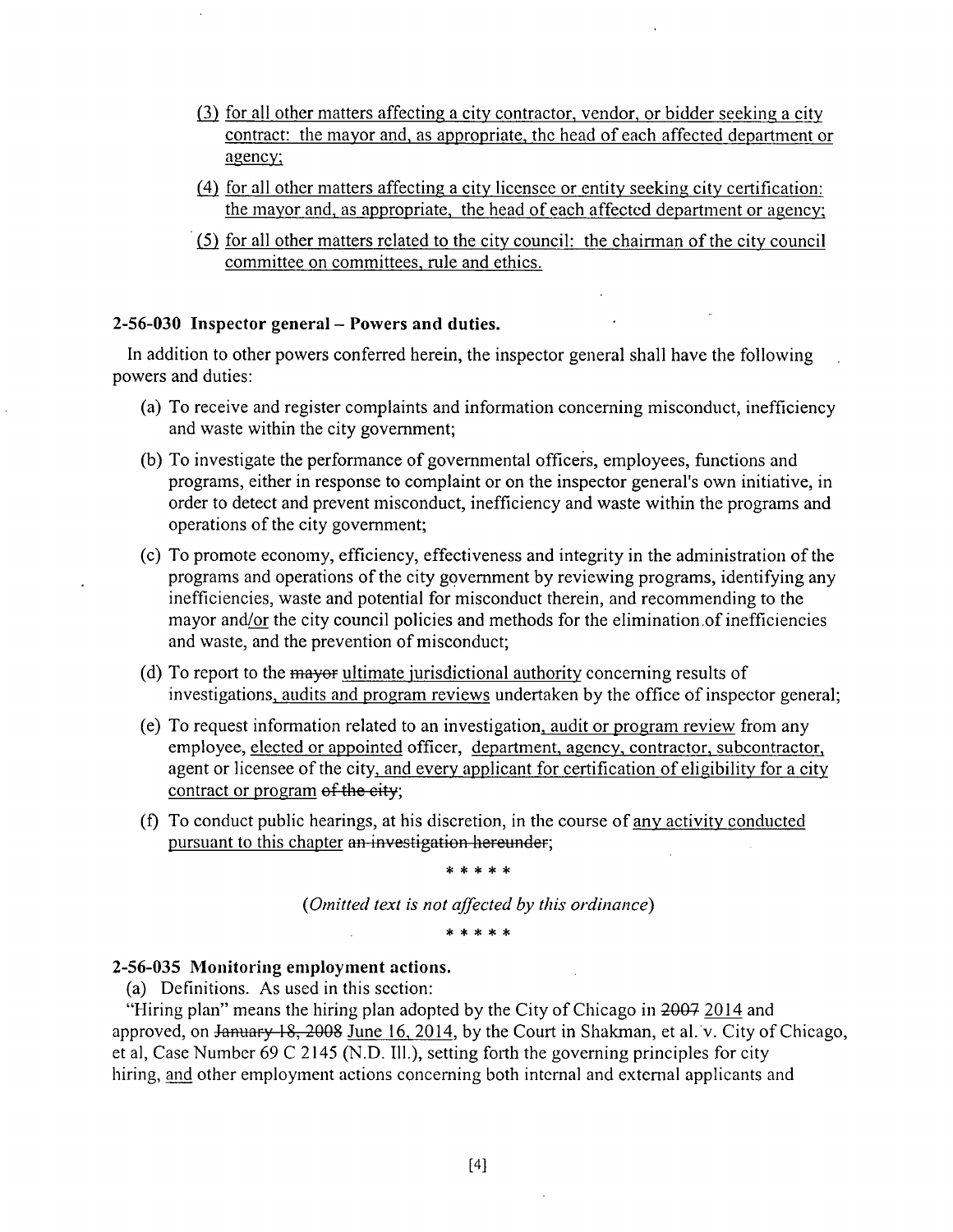candidates and requirements for contractors. As used in this section, references to the hiring plan shall include the plan as amended from time to time.

"Employment action(s)" includes, but is not limited to, hiring, firing, promotion, demofion, lay-off, reinstatement, re-employment, transfer, reclassification, overtime, and/or the any job assignment of any job benefit.

 $\bullet$ 

(b) Powers and duties. The inspector general shall have the authority to monitor, audit and review employment actions under the hiring plan and related policies and procedures. In addition, the inspector general shall have the authority to review or investigate allegations of non- compliance with the hiring plan and related policies and procedures. Complaints concerning employment actions and related policies and procedures, including claims of unlawful political discrimination, shall be made to the inspector general.

(c) Reporting on monitoring of employment actions. Notwithstanding anything to the contrary, the inspector general shall issue reports as required by the hiring plan and as otherwise necessary to carry out his functions under this section. These reports will be considered public records and will be posted, with personal idenfifying information stricken, on the inspector general's website.

The inspector general shall also issue quarterly and annual reports that include statistics on the number of escalations (as that term is defmed in the hiring plan) newly initiated, pending, closed with investigation, and closed without investigation. The quarterly and annual reports shall also include a description of the outcomes, findings, recommendations, and actions taken on the recommendations of any investigation of an escalation.

The inspector general shall redact the personal identifying information prior to posting such reports on the I.G.O. website publicly disseminating such reports.

# \* \* \* \* \* *(Omitted section is not affected by this ordinance)*

**:fe :{e 3fe :)c ^** 

#### 2-56-045 Complaints concerning aldermen; confidentiality.

(a) The inspector general may not undertake an investigation of any alderman except pursuant to a complaint that (1) names the alderman; and (2) states the facts underlying the complaint: and (3) is signed by the person making the complaint. A city officer or city employee may be a signatory to a complaint.

(b) The identity of the person making a complaint described in subsection (a) of this section shall be confidential and shall not be disclosed by the inspector general except as required by law.

#### 2-56-050 Conduct of city officers, employees and other entities.

(a) The powers and duties of the inspector general shall extend to the conduct of the following:  $(a_1)$  except as limited in this section all elected officers and appointed officers of the city government in the performance of their official duties; (b2) except as limited in this section,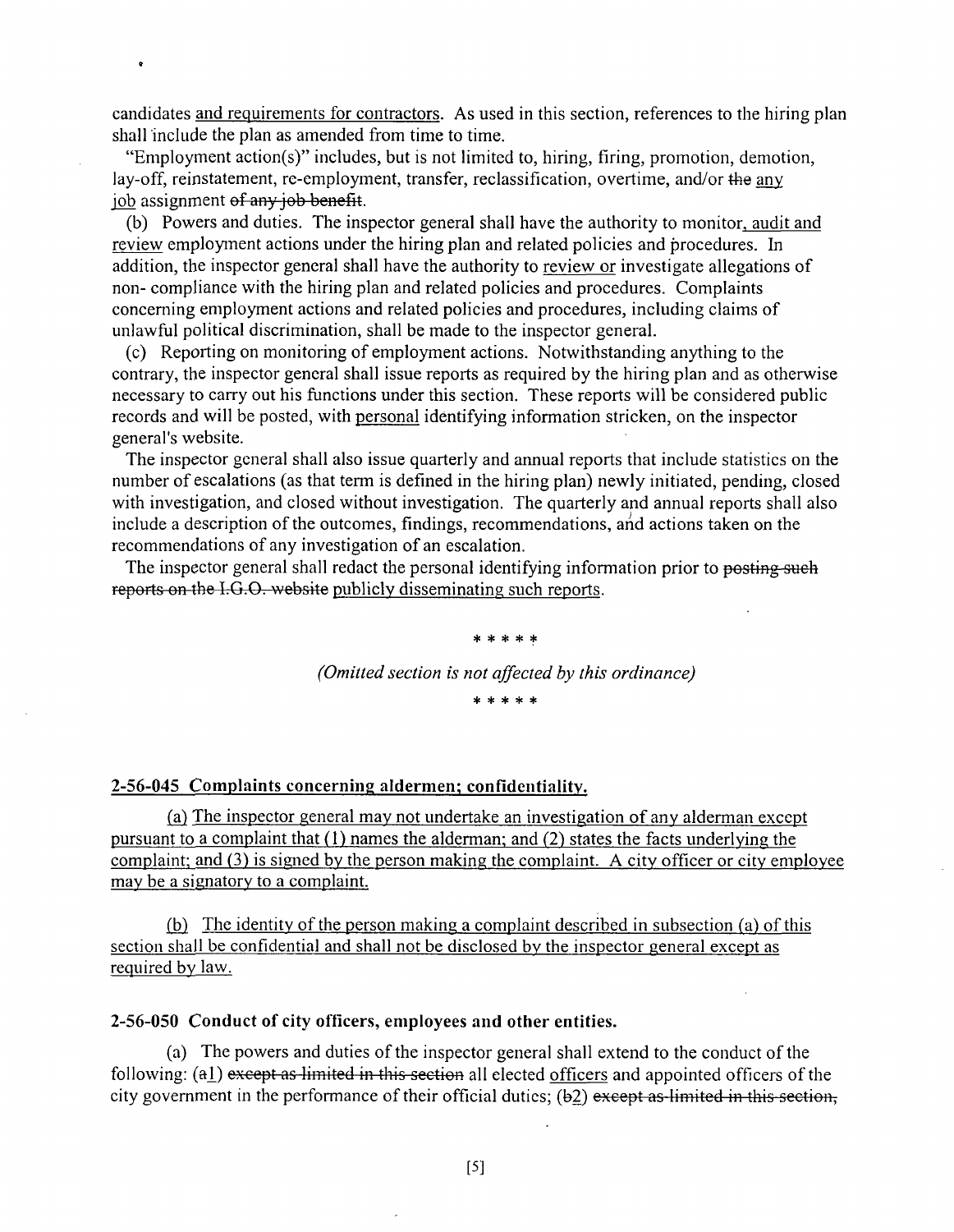all city employees of the city government in the performance of their official duties;  $(e3)$ lobbyists engaged in the lobbying of elected or appointed city officers or employees: (4) all contractors and subcontractors in the providing of goods or services to the city, the city council, any city council committee or bureau or other service agency of the city council pursuant to a contract; (d 5) business entities persons in seeking contracts or certification of eligibility for eity contracts with the city, the city council, any city council committee or bureau or other service agency of the city council; and (e 6) persons seeking certification of eligibility for participation in any city program. Notwithstanding anything to the contrary contained herein, the office of inspector general shall have no power or authority over any member of the city council, or any city council employee, as defined in Section 2 55 010. If the office of inspector general receives any complaint alleging misconduct, inefficiency or waste against any member of the city council or any city council employee, as defined in Secfion 2 55 010, the inspector general shall promptly transmit said complaint to the legislative inspector general. Nothing in this section shall preclude the inspector general from referring a complaint or information to the appropriate local, state or federal legislative inspector general, the appropriate sister agency, or the appropriate federal, state or local law enforcement authorities.

(b) (1) Notwithstanding any other provision in this chapter to the contrary, if the office of the inspector general receives a complaint alleging a violation of chapter 2-156 against any elected or appointed city official officer, city employee or any other person subject to chapter 2-156 except an alderman, city council employee or lobbyist engaged in the lobbying of aldermen or city council employees, as the term "city council employee" is defined in Section 2-55-010, the inspector general, after reviewing the complaint, may only: (i) decline to open an investigation if he determines that the complaint lacks foundation or does not relate to a violation of chapter 2-156, or (ii) refer the matter to the supervisor of the employee or official appropriate authority if he determines that the potential violation is minor and can be resolved internally as a personnel matter; or (iii) open an investigation. The board of ethics shall promulgate, in consultation with the investigating authorities, rules setting forth the criteria to determine whether a potential violation of chapter 2-156 is minor.

(2) Notwithstanding any other provision in this chapter to the contrary, at any point during an investigation that the inspector general conducts on matters pertaining to violations of chapter 2-156, the inspector general may only: (i) dismiss the matter and close the investigafion based on a finding that the alleged violation is not sustained; or (ii) refer the matter to the appropriate law enforcement authority, if he reasonably believes that the alleged misconduct would violate a criminal statute; or (iii) request a probable cause finding in accordance with section 2-156-385.

(3) The inspector general shall conclude his invesfigafion of any violation of Chapter 2- 156 under his jurisdiction no later than two years from the date of initiating the investigation; provided, however, that any time period during which the person under investigation has taken affirmative action to conceal evidence or delay the investigation, shall not count towards the two-year period. Notwithstanding any tolling or suspension of fime applied, governmental ethics invesfigations by the inspector general under this Chapter are subject to an absolute four-year time limit from the date of initiation.

(c) Before the inspector general interviews a person subject to investigation or a subpoena in relation to a complaint under his jurisdiction, he shall inform the person of that person's right to be represented by counsel at the interview.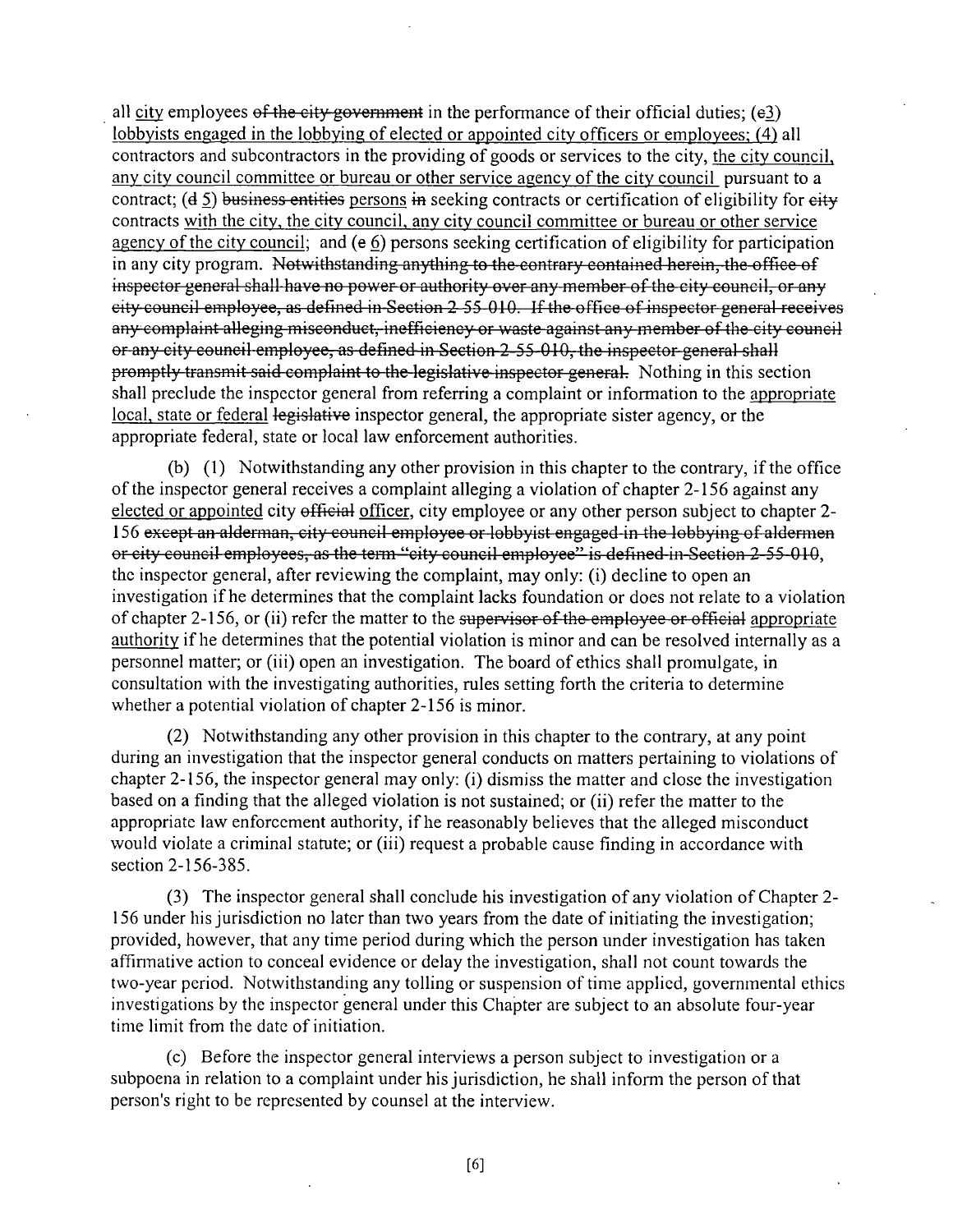#### **2-56-060 Invesfigation reports.**

Upon conclusion of an investigation the inspector general shall issue a summary report thereon. The report and supporting materials shall be filed solely with the mayor designated ultimate jurisdictional authority as defined in Section  $-025(b)$ . The report shall include the following:

(a) A description of any complaints or other informafion received by the inspector general pertinent to the investigation;

(b) A description of any misconduct, inefficiencies or waste observed or discovered in the course of the investigation;

(c) Recommendations for correction of any misconduct, inefficiencies or waste described in the report;

(d) Such other information as the inspector general may deem relevant to the investigation or resulting recommendations.

Disclosure of reports and materials respecting disciplinary investigations concerning personnel of the City Council as defined in Section  $-025(a)(2)$  and (3) is hereby expressly limited to the ulfimate jurisdictional authorities for such matters as set forth in Section -025(b), unless the matter concerns misconduct involving both personnel of the City Council as defined in Section - $025(a)(2)$  and  $(3)$  and non-City Council personnel as otherwise defined in this Chapter, in which case the report and all relevant information materials, including that concerning the subject City Council personnel shall be provided to all appropriate ulfimate jurisdiction authorities as defined in Section  $-025(b)$ .

#### **2-56-065 Response to recommendations by the inspector general.**

(a) If Except as provided in subsection (b) of this section, if the inspector general issues a recommendation of for discipline or other administrative action to a department head or affected entity-in a summary report, that department head or affected entity the ultimate jurisdictional authority must respond to that recommendation within 30 days with a written response to the inspector general. This response must include either (1) a description of any disciplinary or administrative action the department head ultimate jurisdictional authority has taken with respect to the employee in question or  $(2)$  a request for a 30-day extension of the 30-day decision period if additional time is needed by the ultimate jurisdictional authority department head to review the recommendation of discipline. If the ultimate jurisdictional authority department head or affected entity did not take any disciplinary or administrative action, or took a different disciplinary or administrative action than that recommended by the inspector general, the ultimate jurisdictional authority department head or affected entity must describe the different action and explain the reasons for the different action in the written response. This response must be submitted to the inspector general within the 30-day decision period. The inspector general may approve a request for an extension of this 30-day decision period for a period of fime not to exceed 30 days if additional time is needed by the ultimate jurisdictional authority department head or affected entity to review the recommendation of discipline.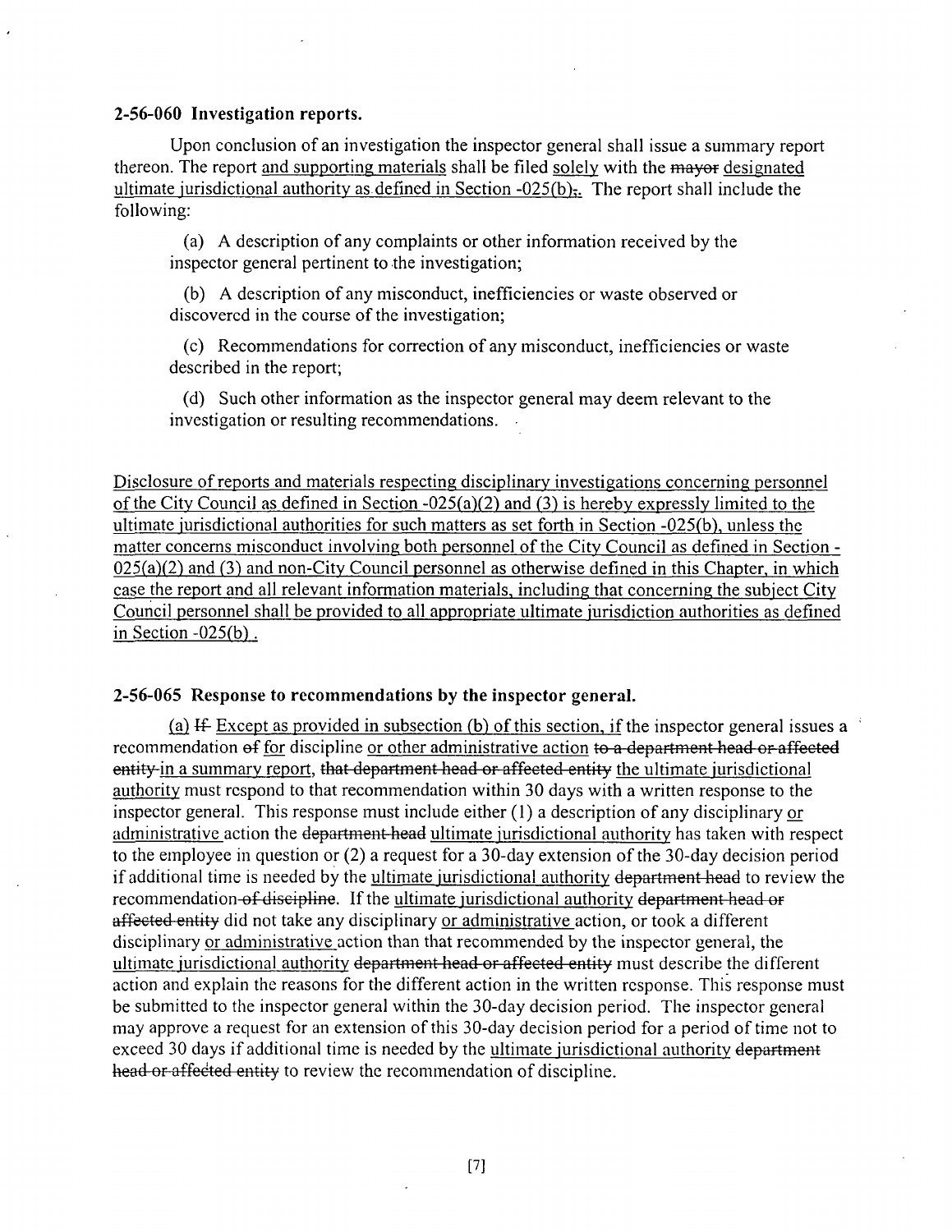(b) If the inspector general issues a report to the chairman of the city council committee on committees, rules and ethics, the chairman shall, within 14 days, forward the report and any attached records to the appropriate person with authority to take action recommended in the report, and provide notice to the inspector general when such action is taken. Upon receipt of the report by the person with authority to take action, that person shall review the report and recommendations and within 30 days provide a written response to the inspector general. Provided, however, that if action by the chairman of the committee on committees, rules and ethics is required, the written response to the inspector general must be made within 60 days of receipt of the report. If no action is taken on the inspector general's recommendation, or different disciplinary or administrative action is taken, the person with authority to take action must describe the different action and explain the reasons for taking that action in a written response. This response must be submitted to the inspector general within the applicable 30 or 6Q-day decision period. The inspector general may approve only one 60-day extension.

## **2-56-070 Confidentiality of informants - Exceptions.**

The summary report shall not mention the name of any informant, complainant, witness or person investigated, except in the following instances:

(a) Where the copy of the report given to the ultimate jurisdictional authority head of any department or agency entity recommends disciplinary action against an one of their employees of that agency under the control of that authority;

(b) Where the copy of the report given to the ultimate jurisdictional authority or the chief procurement officer makes recommendations conceming any contractor, subcontractor, applicant for a contract, or person seeking certification of eligibility for a contract;

(c) Where the copy of the report given to the ultimate jurisdictional authority head of any department or agency entity makes recommendations concerning a person seeking certification of eligibility for a program administered by the department or agency entity;

(d) Where the copy given to the mayor recommends disciplinary action against the head or any employee of any executive department or agency, entity;

(e) Where the copy of the report is given to the board of ethics or a hearing officer in compliance with a probable cause finding or a hearing on the merits or as otherwise provided in chapter 2-156.

If complainants or informants request that their idenfity remain confidenfial, they will be notified in the event that disclosure of their identity is required by law.

\* \* \* \* \*

*(Omitted section is not affected by this ordinance)* 

\* \* \* \* \*

### **2-56-090 Coepeyation in investigations Duty to cooperate.**

It shall be the duty of every elected or appointed officer, employee, department, agency, contractor, subcontractor, agent or and licensee of the city, and every applicant for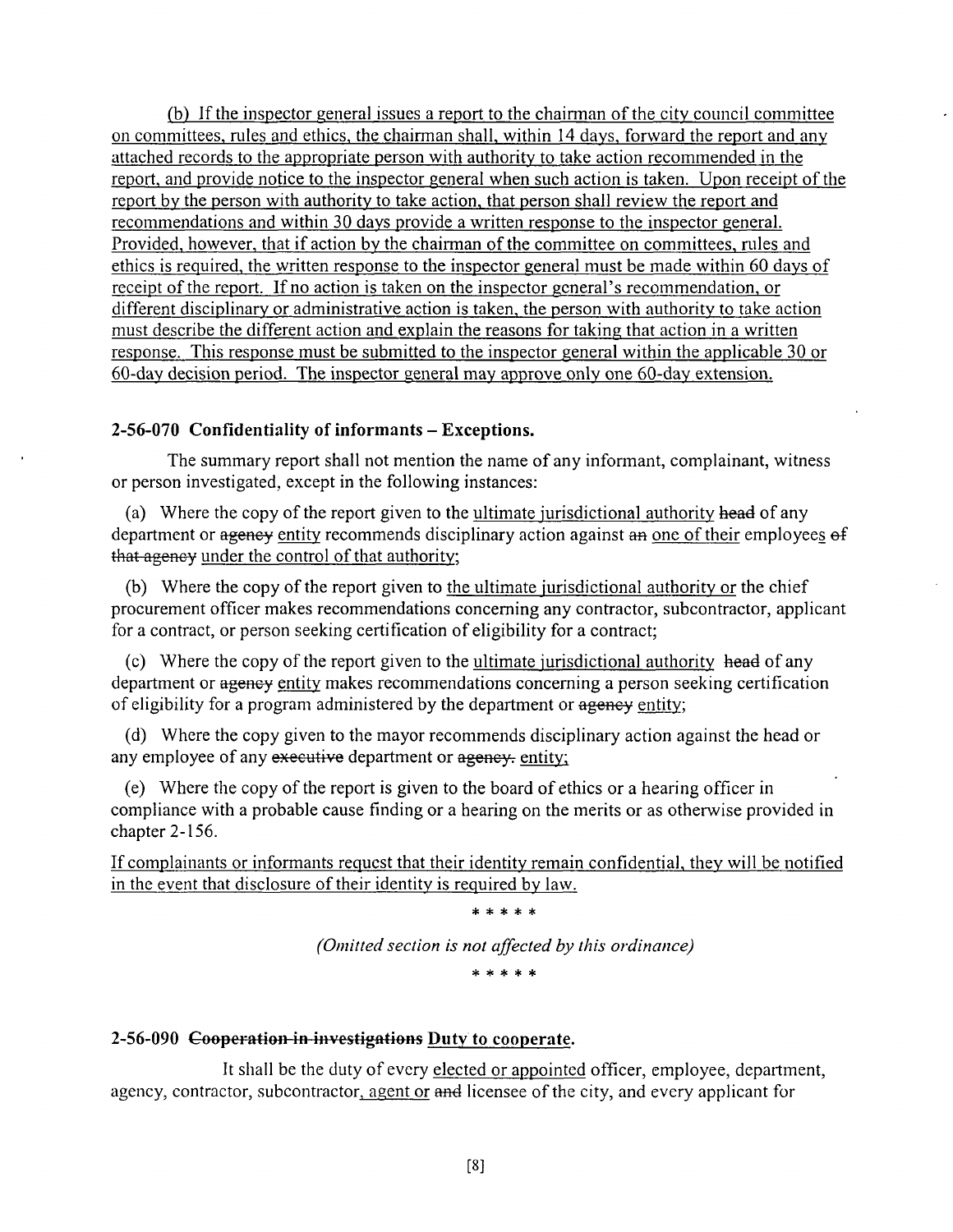certification of eligibility for a city contract or program, to cooperate with the inspector general in any inquiry investigation or hearing undertaken pursuant to this chapter. Each department's preniises, equipment, personnel, books, records and papers shall be made available as soon as practicable to the inspector general. Every city contract and every bid, proposal, application or solicitation for a city contract, and every application for certification of eligibility for a city contract or program shall contain a statement that the person understands and will abide by all provisions of this chapter.

> \*\*\*\* \* *(Omitted section is not affected by this ordinance)*

> > **3)c 3le :)e**

#### 2-56-110 Files and reports confidential – Public statements authorized when.

Except as otherwise provided herein, all investigatory files and reports of the office of inspector general shall be confidential and shall not be divulged to any person or agency, except to the United States Attorney, the Illinois Attorney General or the State's Attorney of Cook County, or as otherwise provided in this chapter or Chapter 2-156. The inspector general is authorized to issue public statements in the following circumstances: (a)  $\frac{1}{1}$  an investigation exonerates a person who is publicly known to have been under investigation, where such person requests such a statement upon written request by (i) a person publicly known to have been under investigation that exonerates that person: or (ii) an elected official publicly known to have been under investigation that results in a not-sustained finding; (b) if an investigation, audit or inspection review concerns inefficient or wasteful management; and (c) in a public summary of each investigation resulting in sustained findings of misconduct. The public summary shall briefly state, without disclosing the name of any individual who was the subject of such investigation, (i) the nature of the allegation or complaint; (ii) the specific violations resulting in sustained findings; (iii) the inspector general's recommendation for discipline or other corrective measures; and (iv) the city's ultimate iurisdictional authority's response to and final decision on the inspector general's recommendafion.

> *(Remaining sections of chapter are not affected hy this ordinance)*  \* \* \* \* \*

\* \* \* \* \*

SECTION 2. The Municipal Code of the City of Chicago is hereby amended by repealing Chapter 2-55 in its entirety.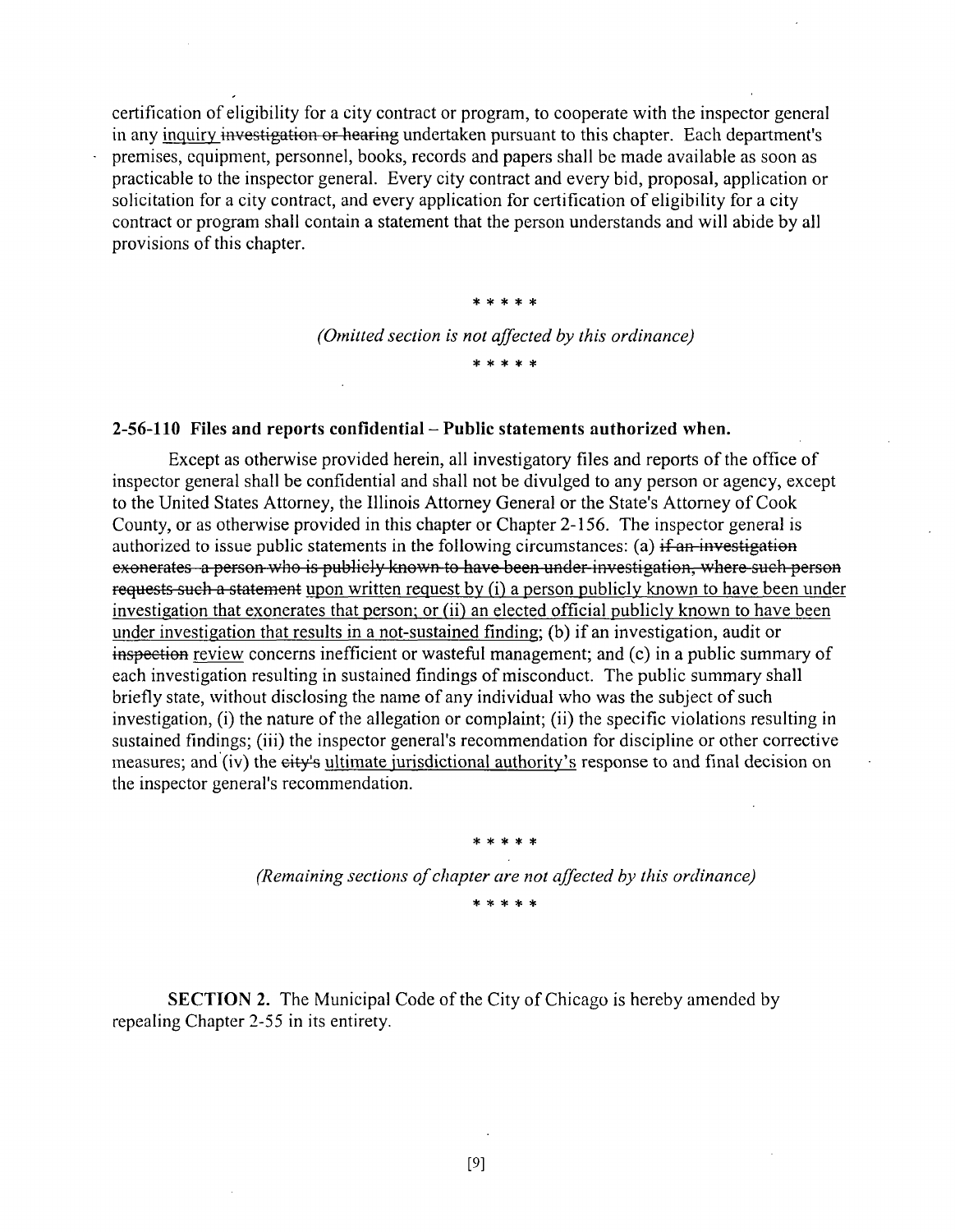SECTION 3. Chapter 2-156 of the Municipal Code of the City of Chicago is hereby amended by inserting the language underscored and deleting the language struck through, as follows:

#### **2-156-010 Defmitions.**

The following definitions shall apply for purposes of this chapter:

\* \* \* \* \*

*(Omitted text is not affected by this ordinance)* 

\*\*\*\* \*

 $(d-1)$  "City council employee" has the meaning ascribed to the term in Section  $2-55-010$ shall mean an individual employed by an alderman or a city council committee, or bureau or other service agency of the city council, whether part-time or fiill-time, including an individual retained as an independent contractor by any of them.

\*\*\*\* \*

*(Omitted text is not affected by this ordinance)* 

\* \* \* \* \*

(m-2) "Investigating authority" means the inspector general or the legislative inspector general, as appropriate. When used in the plural, the tenn means both officials "Inspector general" means the city's inspector general.

\* \* \* \* \*

*(Omitted text is not affected by this ordinance.)* 

**\*\*\*\*\* \*** 

**2-156-018 Duty to report corrupt or unlawful activity.** 

(a) Every city employee or official shall report, directly and without undue delay, to the appropriate investigating authority inspector general any and all information concerning conduct which such employee or official knows or should reasonably know to involve corrupt or other unlawful activity (i) by another city employee or official which concerns such employee's or official's employment or office; or (ii) by any person dealing with the city which concerns the person's dealings with the city. Any employee or official who knowingly fails to report a corrupt or unlawful activity as required in this section shall be subject to employment sanctions, including discharge, in accordance with procedures under which the employee may otherwise be disciplined.

**\*\*\*\* \*** 

*(Omitted text is not affected hy this ordinance.)* 

**\*\*\*\* \***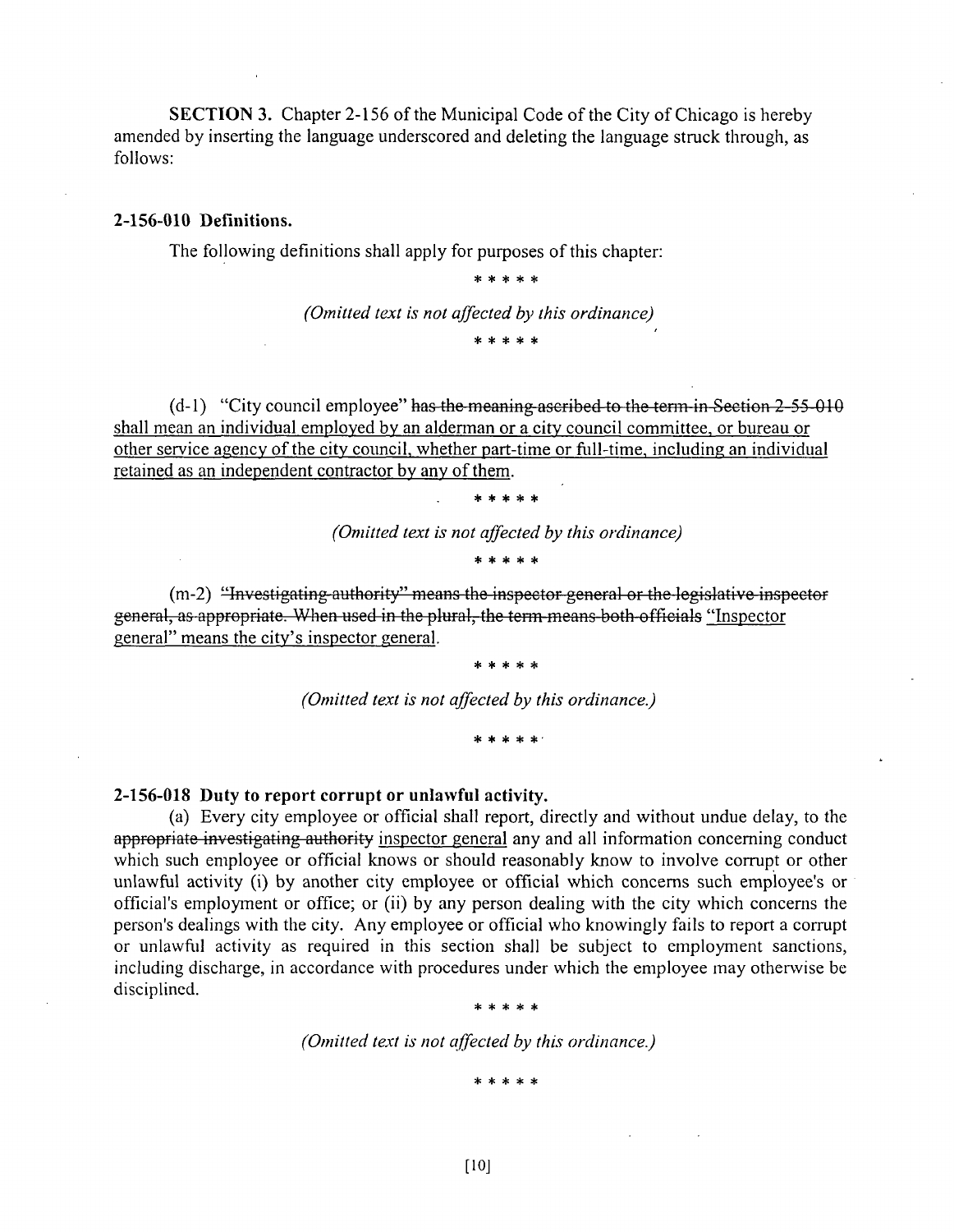#### **2-156-070 Use or disclosure of confidential information.**

(a) Except as otherwise provided in subsecfion (b) or (c) of this section, no current or former official or employee, including any current or former official or employee of the board or the investigating authorities inspector general, shall use or disclose, other than in the performance of his official dufies and responsibilifies, or as may be required by law, confidenfial information or any non- public information, including the identity of the subject of an invesfigation, gained in the course of an investigation or by reason of his position or employment.

(b) If any person requests the opinion of the board regarding past or ongoing conduct, and if the board determines, pursuant to its rules, that the conduct involves a minor violation of this chapter, the board may issue such person a letter of waming or admonition for the first such violation. However, if the board determines, pursuant to its rules, that the conduct involves a violation of this chapter which is not a minor violation or that the conduct involves a subsequent violation of the same conduct for which the person has been issued a letter of warning or admonition, the board shall advise such person to stop the conduct and self- report the violation to the appropriate investigating authority inspector general within 14 days. If the board finds that the person did not self-report the violation as instructed by the board, the board shall provide the person's name, the violation reported, and all related information the board deems relevant, to the appropriate investigating authority inspector general. Except for purposes of investigations for subsequent violations of the same conduct, a letter of warning or admonition issued to a subject pursuant to this section shall be kept confidential. This subsection applies to conduct that occurred or is occurring on or after July 1, 2013.

(c) Any person may use an advisory opinion issued by the board regarding such person's future conduct as evidence supporting the person's position or as otherwise appropriate in any invesfigation or disciplinary proceeding. Once the person uses the board's opinion in accordance with this subsection, the board, if requested in writing citing this subsection by the person or one of the enfifies referred to in this subsection, shall disclose all confidential or non-public infomiation related to the advisory opinion that does not compromise a third party's confidentiality to the investigating authorities inspector general or any city department or agency conducting the invesfigation or disciplinary proceeding.

#### **2-156-380 Powers and duties.**

1

In addition to other powers and duties specifically mentioned in this chapter, the board of ethics shall have the following powers and duties:

*ii: iil ^ 7^* 

*(Omitted text is not affected hy this ordinance.)* 

\* \* \* \* \*

(d-1) to adopt, in consultation with the investigating authorities inspector general, and disseminate a summary of all rules and laws setting forth the rights of officials and employees as provided in chapters  $2-55$ , 2-56 and 2-156;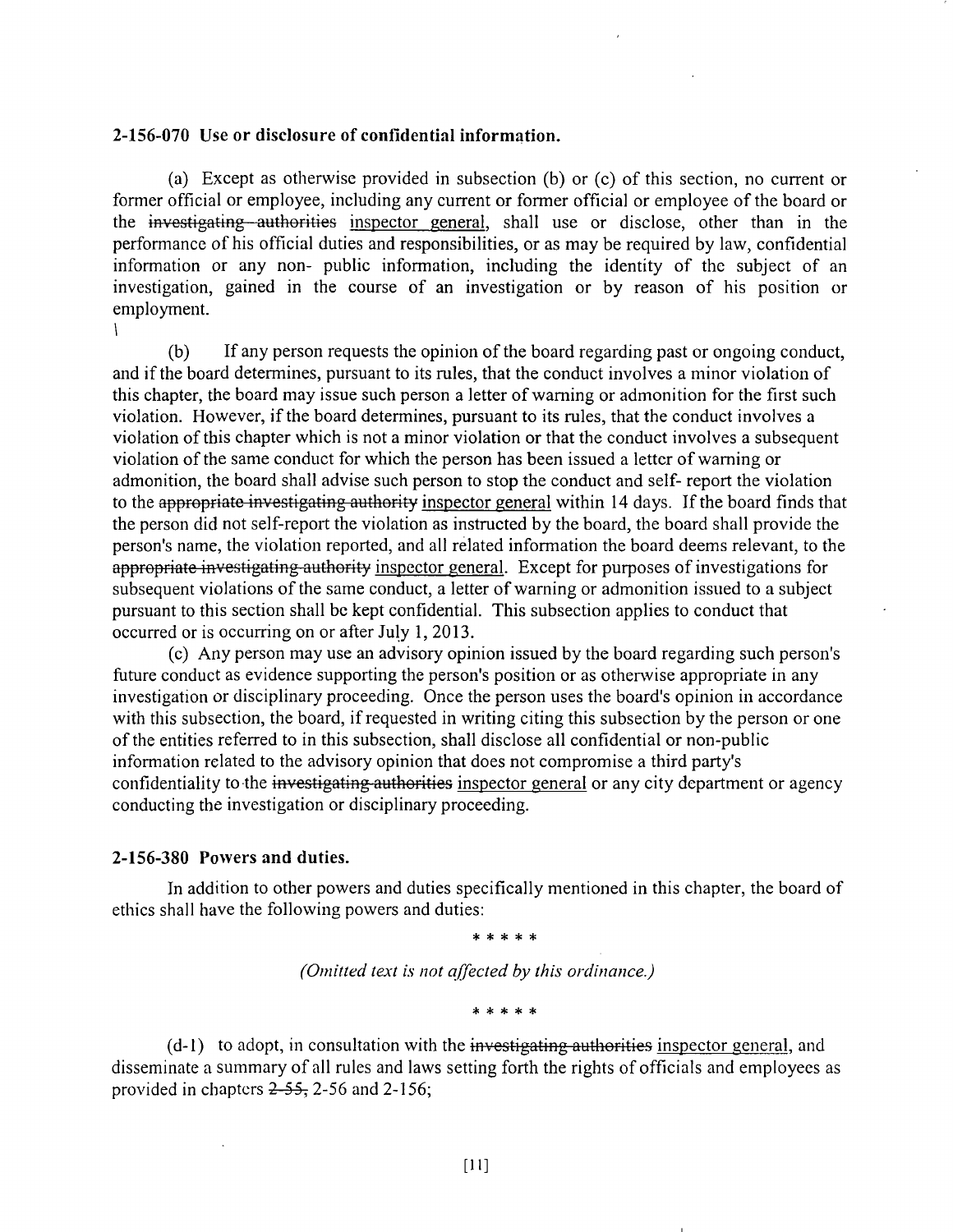**\*\*\*\* \*** 

#### *(Omitted text is not affected by this ordinance.)*

**\*\*\*\* \*** 

(h) to promulgate rules for the conduct of board activities and hearings conducted pursuant to Section 2-156-392, including procedural rules consistent with the requirements of due process of law; mles related to: (i) administering waivers; (ii) contesting fines imposed for training and filing violations; (iii) the manner of making settlements, or the board's opinions, determinations and findings, available to the public; and  $(v)$  in consultation with the investigating authorities inspector general, the criteria to determine whether a potential violation of this chapter is minor. Provided, however, no such rules and regulations shall become effective until 45 days after their submission to the city council. And, provided further, no such rules and regulations shall become effective if, during said 45-day period, the city council, by majority vote of aldermen entitled to be elected, acts to disapprove said rules and regulafions. The applicable administrative hearings procedures set forth in Chapter 2-14 and the applicable rules and regulations promulgated pursuant thereto shall apply to the procedural aspects of matters handled by hearing officers or presented to the board to the extent such procedural aspects are not covered by this chapter or the rules and regulations promulgated by the board;

\* \* \* \* \*

*(Omitted text is not affected hy this ordinance.)* 

**\*\*\*\* \*** 

#### **2-156-385 Probable cause finding.**

The investigating authority inspector general may request the board to issue a finding as to whether evidence shows that there is probable cause to believe that the subject of an investigation (for purposes of this section, "subject") has violated this chapter, as follows:

(1) The investigating authority inspector general may request the board to make a probable cause finding only after notifying the subject in writing. Such notice shall specify all the charges to be brought against the subject, including a summary of the facts alleged to support such finding, and shall state that the investigating authority inspector general intends to request a probable cause finding by the board. Such notice must be served upon the subject at least 30 days before the request is made to the board.

(2) When requesting a probable cause finding, the investigating authority inspector general shall provide to the board a summary of his invesfigation, supporting evidence and recommendation.

(3) The board or its designee shall review the report, recommendation and evidence provided by the investigating authority inspector general. If the board or its designee finds that the evidence does not show that there is probable cause to believe that the subject has violated this chapter, the board shall close the matter and so notify the investigating authority inspector general and the subject. If the board or its designee finds that the evidence shows that there is probable cause to believe that the subject has violated this chapter, the board or its designee shall serve notice of the allegations upon the subject. Such notice shall inform the subject of his right to provide a written response, written submissions and a summary of the evidence supporting his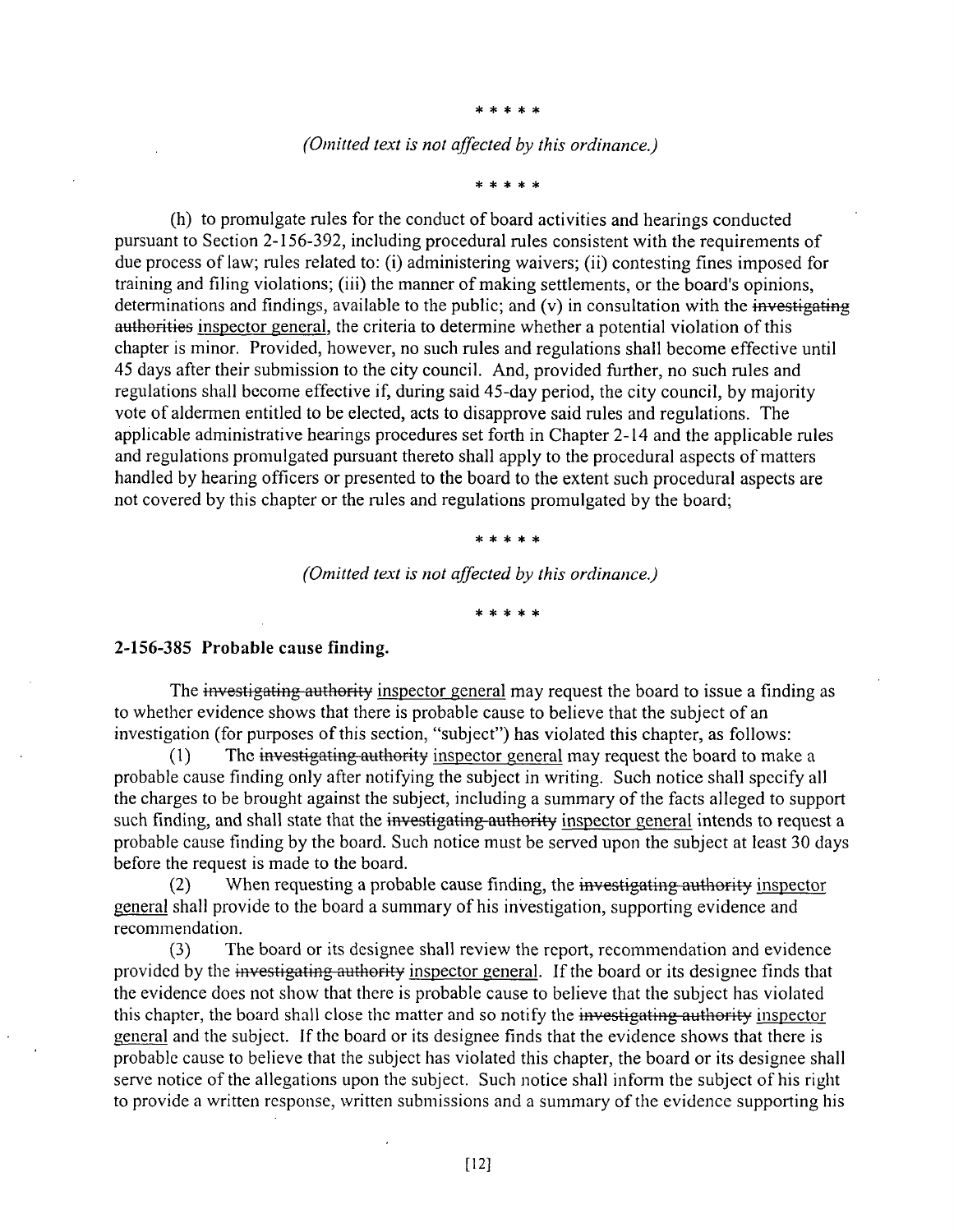position. The notice also shall set a meefing date with the board or its designee to discuss the allegations and the evidence. The subject must submit all written material and documents supporting his position at least 10 days before the date of the meeting. At the meefing, evidence presented in the matter shall be discussed and the subject shall be given an opportunity to respond to the evidence presented against him. The subject may be represented by counsel at the meefing. The entire meeting shall be reliably recorded or, alternatively, transcribed by a certified court reporter. All records of the meeting shall be kept confidential to the extent allowable under applicable law.

\* \* \* \* \*

*(Omitted text is not affected by this ordinance.)* 

\*\*\*\* \*

#### **2-156-530 Annual public hearing on ethics.**

The board and the investigating authorities inspector general shall coordinate and conduct a joint annual public hearing before the city council to review major activities, including trainings, investigations, settlements, and opinions; to describe resource usage; to address trends in ethics issues; to suggest ethics compliance strategies; and to assess challenges and recommend areas of improvement regarding the city's ethics institutions, and investigation and adjudication processes.

SECTION 4. Transition. The inspector general and the office of inspector general shall assume, respectively, all rights and powers of the former legislative inspector general and the office of the legislative inspector general. All books, records, property and funds relating to the former office of the legislative inspector general and such rights and powers are transferred to the office of inspector general. The inspector general shall succeed the former legislative inspector general in administering and investigating pending matters under the jurisdiction of the former legislative inspector general.

SECTION 5. Delivery of necessary information. Upon the effective date of this ordinance, the person holding the posifion of Legislafive Inspector General shall deliver to the Inspector General:

- (a) A list of all invesfigations then pending in the office of the Legislafive Inspector General, together with a concise and accurate summary of each such investigation, including its status; and
- (b) A list of all complaints received by the office of the Legislative Inspector General, which have not yet resulted in the opening of an investigation; and
- (c) Copies of all documents, records and files, regardless of whether on paper or in electronic form, relating to the operation of the office of the Legislative Inspector General, including documents used by the Legislative Inspector General's subordinates.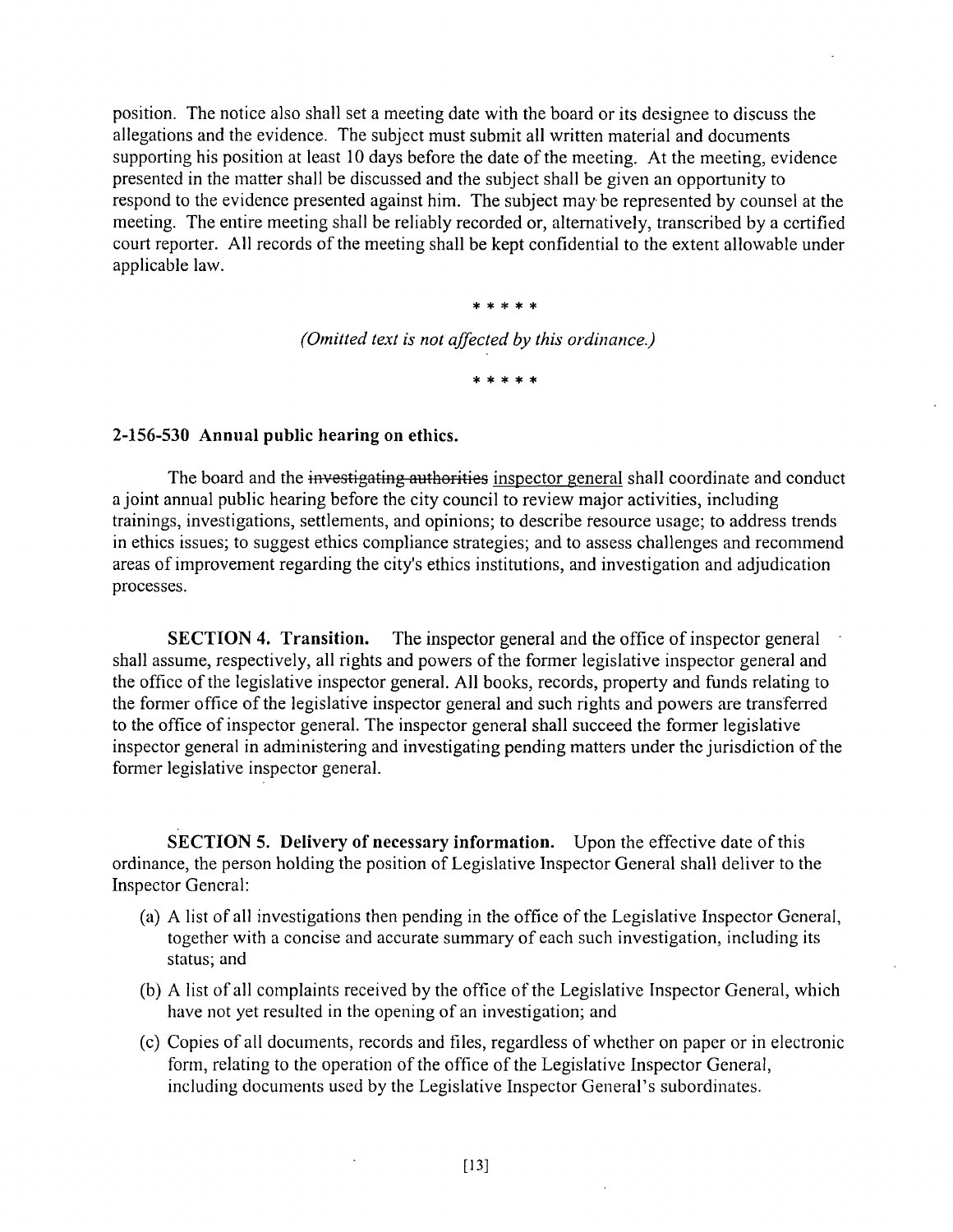SECTION 6. Upon the effective date of this ordinance the incumbent inspector general shall assume the powers and duties conferred by this ordinance.

SECTION 7. Effective dates of various sections. Section 5 of this ordinance shall be in full force and effect from and after passage and approval of this ordinance. The remaining sections of this ordinance shall take effect on April 1, 2015.

Michele Smith Alderman, 43<sup>rd</sup> Ward

Ę

<u>slema 46</u>